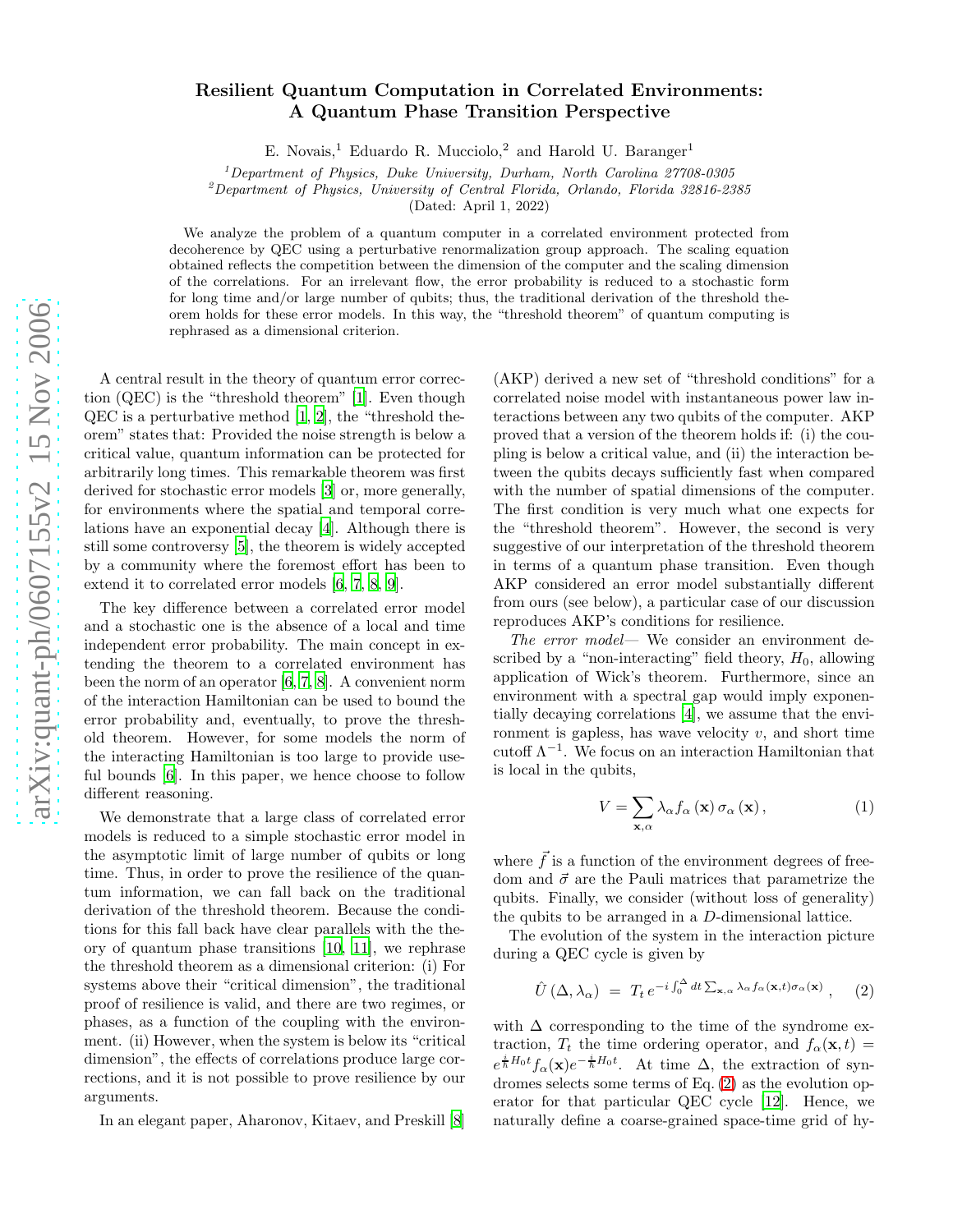percubes,  $\Delta \times (v\Delta)^{D/z}$  (with z being the dynamical exponent of the environment).

The coarse grain grid is the frame upon which we develop our analysis. It provides the scale that separates two distinct noise regimes: intra- and inter-hypercube components. The key simplifying assumption is that in each volume  $(v\Delta)^{D/z}$  there is only *one* qubit. In this case, the intra-hypercube part is simply the probability  $\epsilon_{\alpha}$  of an error of type  $\sigma_{\alpha}$  on that particular qubit. Two physical systems where this hypothesis should be immediately valid are acoustic phonons interacting with solid-state qubits and ohmic noise due to voltage/current fluctuations on qubits based on quantum dots or superconducting devices.

Our discussion is therefore divided into two parts. First, we demonstrate how to calculate this "stochastic" error probability,  $\epsilon_{\alpha}$ . Second, we evaluate how this error probability is changed by the inter-hypercube component of the noise.

Defining  $\epsilon_{\alpha}$ — Consider, for instance, that we know from the syndrome that a particular qubit, say  $x_1$ , suffered an error  $\sigma_{\alpha}$  in the time interval labeled 0. To lowest order in  $\lambda_{\alpha}$ , the QEC code disentangles the qubit from the environment. Thus,

<span id="page-1-0"></span>
$$
\hat{v}_{\alpha}(\mathbf{x}_{1}, \lambda_{\alpha}) \approx -i\lambda_{\alpha} \int_{0}^{\Delta} dt f_{\alpha}(\mathbf{x}_{1}, t), \qquad (3)
$$

is the evolution operator associated with that particular qubit, where we used that  $\sigma_{\alpha}(\Delta) \sigma_{\alpha}(t) = 1$  [\[13](#page-4-4)].

Of course, lowest order perturbation theory is not always justified. Hence, before QEC can be argued to be effective, it is important to estimate how higher order terms change Eq. [\(3\)](#page-1-0). A very direct approach is to use the perturbative renormalization group (RG).

To derive the RG equations, we supplement [\(3\)](#page-1-0) with the next higher-order terms allowed by the QEC code

<span id="page-1-1"></span>
$$
\hat{v}_{\alpha}(\mathbf{x}_{1},\lambda_{\alpha}) \approx -i\lambda_{\alpha} \int_{0}^{\Delta} dt f_{\alpha}(\mathbf{x}_{1},t) - \frac{1}{2} |\epsilon_{\alpha\beta\gamma}| \lambda_{\beta} \lambda_{\gamma} \sigma_{\alpha}(\Delta) T_{t} \int_{0}^{\Delta} dt_{1} dt_{2} f_{\beta}(\mathbf{x}_{1},t_{1}) f_{\gamma}(\mathbf{x}_{1},t_{2}) \sigma_{\beta}(t_{1}) \sigma_{\gamma}(t_{2}) \n+ \frac{i}{6} \sum_{\beta} \lambda_{\alpha} \lambda_{\beta}^{2} \sigma_{\alpha}(\Delta) T_{t} \int_{0}^{\Delta} dt_{1} dt_{2} dt_{3} f_{\alpha}(\mathbf{x}_{1},t_{1}) f_{\beta}(\mathbf{x}_{1},t_{2}) f_{\beta}(\mathbf{x}_{1},t_{3}) \sigma_{\alpha}(t_{1}) \sigma_{\beta}(t_{2}) \sigma_{\beta}(t_{3}),
$$
\n(4)

where  $\epsilon_{\alpha\beta\gamma}$  is the antisymmetric tensor. Since QEC completely removes the qubit variable from the problem, we can consider Eq.  $(4)$  as a field theory problem in itself. It is therefore straightforward to derive the lowest order terms to the  $\beta$ -function of  $\hat{v}_{\alpha}(\mathbf{x_1}),$ 

<span id="page-1-2"></span>
$$
\frac{d\lambda_{\alpha}}{d\ell} = g_{\beta\gamma}(\ell) \lambda_{\beta} \lambda_{\gamma} + \sum_{\beta} h_{\alpha\beta}(\ell) \lambda_{\alpha} \lambda_{\beta}^{2},
$$
 (5)

where g and h are functions specific to a particular environment and  $d\ell = d\Lambda/\Lambda$  [\[14](#page-4-5)]. Note that the integration of Eq. [\(5\)](#page-1-2) is equivalent to summing an infinite series of terms in the perturbative expansion for  $\hat{v}_{\alpha}(\mathbf{x}_1)$ . Because there is only one qubit in the hypercube, the problem of calculating  $\epsilon_{\alpha}$  involves only  $f(\mathbf{x}_1)$  and so was reduced to an impurity problem.

To further proceed with the argument, we must ask that the renormalized value of  $\lambda_{\alpha}$  at the  $(v\Delta)^{-1}$ scale,  $\lambda^*_\alpha,$  be a small parameter. In that case, it is appropriate to use the evolution Eq. [\(3\)](#page-1-0) with  $\lambda_{\alpha}$  replaced by  $\lambda_{\alpha}^{*}$ .

The conditional probability of having an error of type  $\alpha$  in a particular hypercube labeled by  $x_1$  and  $t = 0$  has the general form [\[12\]](#page-4-3)

$$
P(\ldots; \alpha, \mathbf{x}_1; \ldots) \,\,\approx\,\, \left\langle \ldots \hat{v}_{\alpha}^{\dagger}\left(\mathbf{x}_1, \lambda_{\alpha}^*\right) \ldots \hat{v}_{\alpha}\left(\mathbf{x}_1, \lambda_{\alpha}^*\right) \ldots \right\rangle.
$$

Hence, following the discussion in Ref. [\[12\]](#page-4-3), we define the

operator that gives the probability of an error as

$$
v_{\alpha}^{2}\left(\mathbf{x}_{1}, \lambda_{\alpha}^{*}\right) \approx \hat{v}_{\alpha}^{\dagger}\left(\mathbf{x}_{1}, \lambda_{\alpha}^{*}\right) \hat{v}_{\alpha}\left(\mathbf{x}_{1}, \lambda_{\alpha}^{*}\right). \tag{6}
$$

We can now readily separate the effects of correlations into their intra- and inter-hypercube parts. Using Wick's theorem, we obtain

<span id="page-1-3"></span>
$$
v_{\alpha}^{2}(\mathbf{x}_{1}, \lambda_{\alpha}^{*}) \approx \epsilon_{\alpha} + (\lambda_{\alpha}^{*}\Delta)^{2} : |f_{\alpha}(\mathbf{x}_{1}, 0)|^{2} : , \qquad (7)
$$

where the intra-hypercube part is

$$
\epsilon_{\alpha} = (\lambda_{\alpha}^{*})^{2} \int_{0}^{\Delta} dt_{1} \int_{0}^{\Delta} dt_{2} \langle f_{\alpha}^{\dagger}(\mathbf{x_{1}}, t_{1}) f_{\alpha}(\mathbf{x_{1}}, t_{2}) \rangle \quad (8)
$$

and :: stands for normal ordering. An important remark is that  $\epsilon_{\alpha}$  is from this point on a numerical factor set by  $\lambda^*$  at the scale  $(v\Delta)^{-1}$ .

For later convenience, we re-write Eq. [\(7\)](#page-1-3) in a slightly different form. Defining the operators

<span id="page-1-4"></span>
$$
F_{\alpha}\left(\mathbf{x_1},0\right) = \frac{\left(\lambda_{\alpha}^*\Delta\right)^2}{\epsilon_{\alpha}} : |f_{\alpha}\left(\mathbf{x_1},0\right)|^2 : , \tag{9}
$$

we re-write the operator for the probability of an error as the product  $v_{\alpha}^2(\mathbf{x}_1, \lambda_{\alpha}^*) = \epsilon_{\alpha} [1 + F_{\alpha}(\mathbf{x}_1, 0)].$  By direct calculation, or simply by the unitarity of the probability, it is also straightforward to write the operator for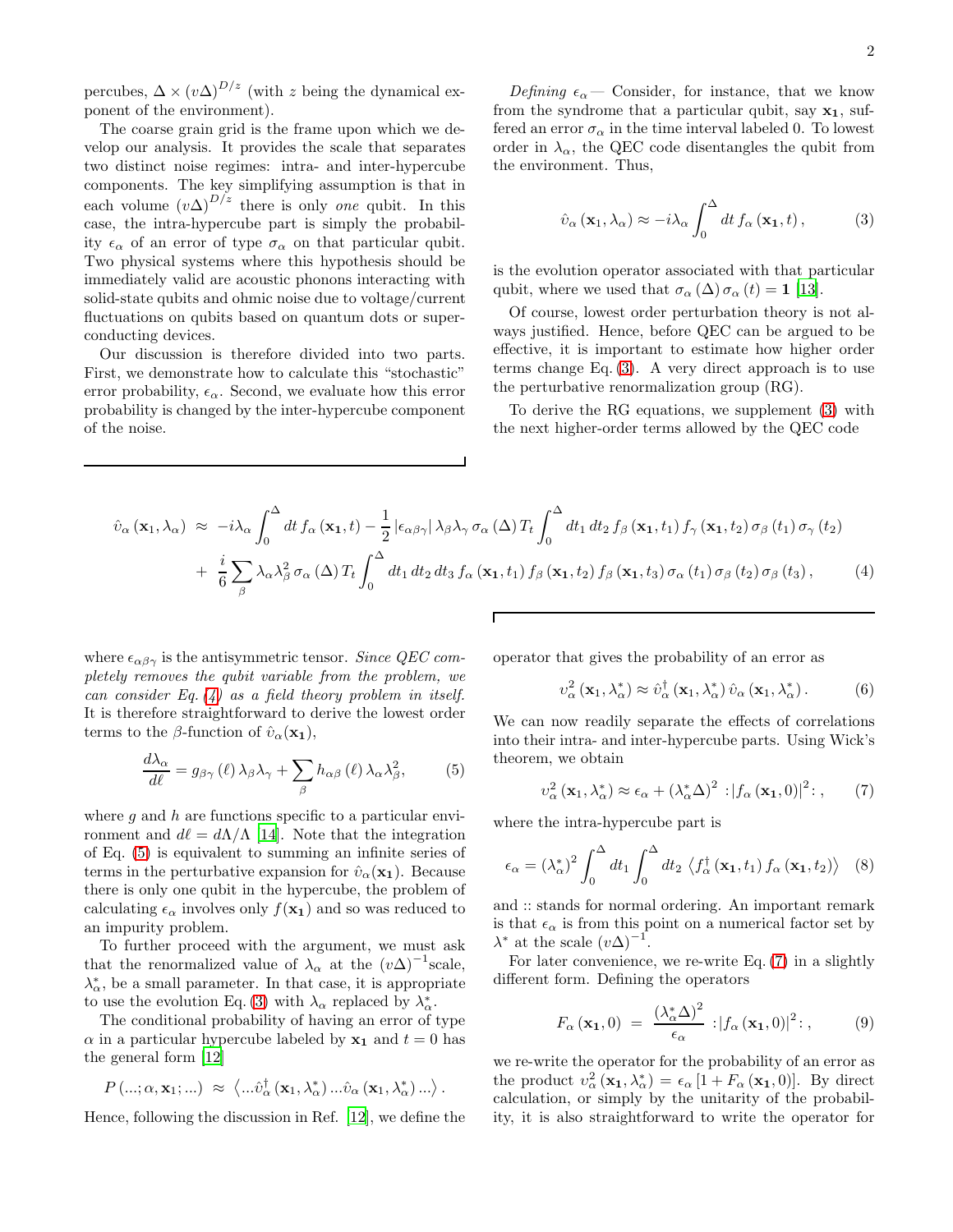the probability of not having an error as  $v_0^2(\mathbf{x}_1, \lambda_\alpha^*)$  =  $\left[1-\sum_\alpha \epsilon_\alpha\right] F_0\left(\mathbf{x_1},0\right)$ , where

$$
F_0\left(\mathbf{x_1},0\right) = 1 - \frac{\sum_{\beta} \left(\lambda_{\beta}^* \Delta\right)^2 : \left|f_{\beta}\left(\mathbf{x_1},0\right)\right|^2:}{1 - \sum_{\beta=x,y,z} \epsilon_{\beta}}.
$$
 (10)

Probability function and scaling— Now that we sepa-

rated the probability into an intra- and inter-hypercube component, we can seek to write the probability of a computer evolution with  $m$  errors after  $N$  QEC cycles. A particular case is helpful in understanding how to proceed. Suppose we want to calculate the probability that R qubits suffer  $m \ll NR$  errors of type  $\alpha$ . Using Eqs. [\(7\)](#page-1-3)-[\(9\)](#page-1-4), it is straightforward to write

<span id="page-2-0"></span>
$$
P_m^{\alpha} = p_m \int \frac{d\mathbf{x}_1}{(v\Delta)^{D/z}} \cdots \frac{d\mathbf{x}_m}{(v\Delta)^{D/z}} \int_0^{N\Delta} \frac{dt_1}{\Delta} \cdots \int_0^{t_{m-1}} \frac{dt_m}{\Delta} \left\langle \left[ \prod_{\zeta} F_0(\mathbf{x}_{\zeta}, t_{\zeta}) \right] \left[ 1 + F_{\alpha}(\mathbf{x}_1, t_1) \right] \cdots \left[ 1 + F_{\alpha}(\mathbf{x}_m, t_m) \right] \right\rangle \tag{11}
$$

where we integrated over all possible grid positions,  $(\mathbf{x}_i, t_i)$ ,  $\zeta$  denotes the set of remaining hypercubes, and  $p_m = \left(1 - \sum_{\alpha} \epsilon_{\alpha}\right)^{RN-m} \left(\epsilon_{\alpha}\right)^m$  [\[15\]](#page-4-6).

We now organize the expectation value of Eq. [\(11\)](#page-2-0) in powers of  $(\lambda^*, \epsilon_\alpha)$  and invoke Wick's theorem again. The first term is just the stochastic contribution to the probability,

<span id="page-2-2"></span>
$$
p_m \int \prod_{k=1}^m \frac{d\mathbf{x}_k}{(v\Delta)^{D/z}} \frac{dt_k}{\Delta} = p_m \binom{NR}{m} \sim p_m \left( NR \right)^m. \tag{12}
$$

The next term is typically of the form

<span id="page-2-1"></span>
$$
p_m \int \prod_{k=1}^m \frac{d\mathbf{x}_k}{(v\Delta)^{D/z}} \frac{dt_k}{\Delta} \left\langle F_\alpha\left(\mathbf{x}_i, t_i\right) F_\alpha\left(\mathbf{x}_j, t_j\right) \right\rangle. \tag{13}
$$

Thus, the fundamental role of the scaling dimension of  $F_{\alpha}$  now becomes clear. If dim  $[f_{\alpha}] = \delta_{\alpha}$ , then Eq. [\(9\)](#page-1-4) implies that dim  $[F_{\alpha}] = 2\delta_{\alpha}$ . Since  $H_0$  is assumed to be non-interacting, the two point correlation function has the general form

$$
\langle F_{\alpha}(\mathbf{x_i}, t_i) F_{\alpha}(\mathbf{x_j}, t_j) \rangle \sim \mathcal{F}\left(|\mathbf{x}_i - \mathbf{x}_j|^{-4\delta_{\alpha}}, |t_i - t_j|^{-4\delta_{\alpha}/z}\right)
$$

For large  $N$  or  $R$ , we can study the stability of the ex-pansion of Eq. [\(11\)](#page-2-0) in powers of  $\lambda^*$  using the traditional scaling theory [\[10\]](#page-4-1). The simplest way to proceed is to apply the transformation  $\mathbf{x}_{i,j} \to b\mathbf{x}'_{i,j}$  and  $t_{i,j} \to b^z t'_{i,j}$ , with  $b = e^{d\ell}$ , to Eq. [\(13\)](#page-2-1). It is then straightforward to obtain the scaling equation for  $\lambda^*$ ,

<span id="page-2-3"></span>
$$
\frac{d\lambda_{\alpha}^{*}}{d\ell} = (D + z - \dim[F_{\alpha}])\lambda_{\alpha}^{*}.
$$
 (14)

A similar argument can be applied to all the remaining terms of Eq.  $(11)$ . The critical condition is when  $D + z = 2\delta$ . In this particular case, correlations between hypercubes introduce logarithmic corrections to the stochastic part of Eq. [\(11\)](#page-2-0).

An irrelevant flow for  $\lambda^*$  indicates that the system is above its "critical dimension". Since correlations between hypercubes produce small corrections in comparison to Eq. [\(12\)](#page-2-2), the probability distribution at long time and/or large number of qubits has essentially a stochastic form. Corrections to this form can be systematically calculated by perturbative expansion in  $\lambda^*_{\alpha}$ . Thus, we can fall back on the usual proof of resilience for quantum information [\[3,](#page-3-2) [4\]](#page-3-3): There will be two "phases" separated by a  $\lambda_{\alpha}^{\text{critical}}$ : (i) For  $\lambda_{\alpha} < \lambda_{\alpha}^{\text{critical}}$ , the information can be protected for arbitrarily long times. Hence, the computer and the environment are disentangled by the QEC code. (ii) In contrast, for  $\lambda_{\alpha} > \lambda_{\alpha}^{\text{critical}}$ , the computer and the environment can not be disentangled and decoherence will take place.

This scenario strongly resembles the theory of quantum phase transitions. There are several ways to pursue this analogy; here we present two. First, we just showed that for systems above their critical dimension, the second term of the r.h.s. of Eq. [\(7\)](#page-1-3) is unimportant at asymptotically large scales. In other words, when we calculate the probability  $P$  (....;  $\alpha$ ,  $\mathbf{x}_1$ ; ...), it is a good approximation to replace the operator  $v_{\alpha}^{2}(\mathbf{x}_{1}, \lambda_{\alpha}^{*})$  by its "mean field" (perturbative) value  $\epsilon_{\alpha}$ . The bare value of  $\lambda_{\alpha}$  is the only parameter that determines whether QEC can succeed and thus plays a role analogous to temperature. This is precisely what one expects for systems above their upper critical dimension, where the transition has a mean field character [\[10](#page-4-1)].

Second, an explicit analogy with a statistical mechanical problem is also possible. Eq. [\(11\)](#page-2-0) can be thought of as the partition function of a gas of fictitious particles, where  $\lambda^*_{\alpha}$  is the particle fugacity,  $F_{\alpha}$  creates a particle, and  $F_0$  introduces the vacuum fluctuations. An example is quite illuminating: Consider the simple case of a bosonic bath with  $(\phi, \pi)$  representing the conjugate fields. For a  $D = 1$  computer and a noise model  $V = \lambda \sum_j \cos[\delta \cdot \phi(j)] \sigma_j^z$ , Eq. [\(11\)](#page-2-0) is precisely the partition function of a 2-dimensional Coulomb gas. This case,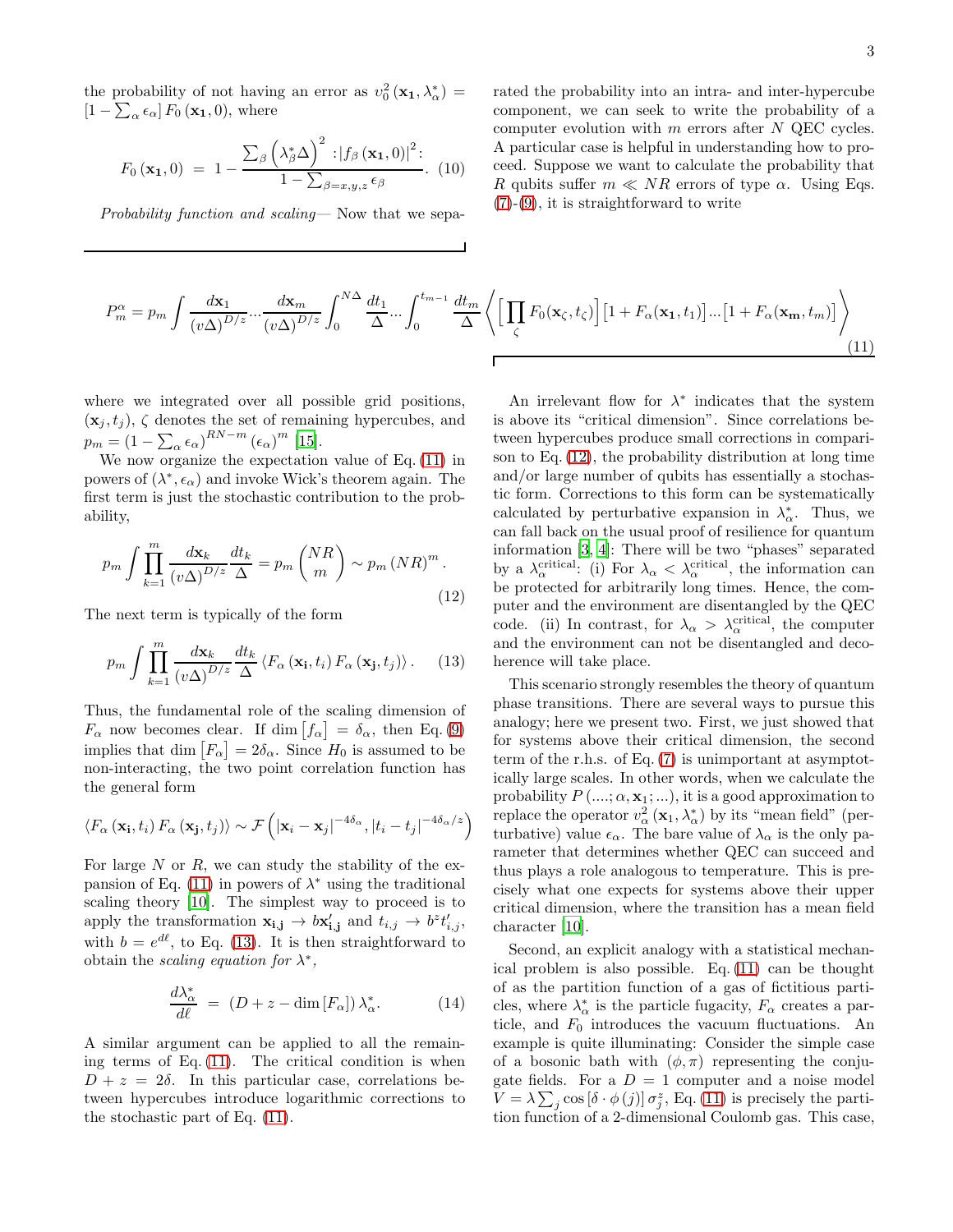On the other hand, going back to Eq. [\(14\)](#page-2-3), a relevant flow for  $\lambda^*$  indicates that inter-hypercube correlations produce contributions to the probability function that scale in the same fashion as the intra-hypercube part. In this sense, there is no "de facto" separation of scales or, in other words, the problem is inherently non-perturbative in the coupling with the environment. It is therefore not possible to prove resilience by our arguments.

*Changing* dim  $[F_\alpha]$ — We showed previously [\[12\]](#page-4-3) that small changes in the QEC code can dramatically reduce the effects of correlations between the hypercubes. By simply applying logical NOTs and phase-NOTs in each QEC cycle, the dimension of  $F_{\alpha}$  becomes larger at the cost of increasing  $\epsilon_{\alpha}$ . To understand this fact, revisit Eq. [\(3\)](#page-1-0); for illustration, consider  $\alpha = z$  and apply a logical NOT half way through the cycle:

$$
\hat{v}_z(\mathbf{x}_1, \lambda) \approx i\lambda_z \left[ \int_{\Delta/2}^{\Delta} dt - \int_0^{\Delta/2} dt \right] f_z(\mathbf{x}_1, t).
$$

Following the same steps as before, we obtain that  $F_z(\mathbf{x_1},0) \propto : |\partial_t f_z(\mathbf{x_1},0)|^2$ : If n logical NOTs and phase-NOTs are performed, we find that dim  $[F_{\alpha}]$  =  $2(\delta_{\alpha}+n z)$ . Therefore, for a given noise model, one can always engineer an irrelevant flow.

*Connection to the AKP results*— In Ref. [\[8\]](#page-3-7) a family of long-ranged noise models with interactions between qubits was studied. AKP considered a power law interaction between any two qubits at positions  $x_1$  and  $x_2$  of the computer with strength  $\Gamma | \mathbf{x}_1 - \mathbf{x}_2 |^{-2\delta}$ . Clearly, one could start from their noise model and use a Hubbard-Stratonovich transformation to arrive at ours. The reverse is also true: starting from our model, one could integrate out the environment field and arrive at the effective interaction between qubits that AKP considered.

Nevertheless, the two papers deal with opposite limits of this same model. The crucial difference is the wave velocity of the environment, v. AKP considered the limit of instantaneous interactions,  $v \to \infty$ . This implies that all the qubits of the computer are contained in the volume  $(v\Delta)^{D/z}$ , in contrast to our assumption that *one* qubit is in that volume. Interestingly, the AKP limit leads to an important simplification when combined with QEC: Since errors are detected by QEC, there are no memory effects due to correlations between qubits at different QEC steps. Hence, their error model corresponds in our analysis to a dynamical exponent  $z = 0$ . With this, our criterion for the possibility of resiliency is exactly the same as AKP's, even though the problem and methods used are inherently different. We speculate, therefore, that there is a more general scheme that encompasses both papers.

Remarks and conclusions— In hindsight, the results that we obtain are dramatically clear and simple. QEC is a perturbative method. Therefore, the "threshold condition" should be a statement about when a perturbative analysis is valid. In field theories this is a relatively straightforward question. However, in a quantum computer this is not so obvious due to the presence of the qubits. The remarkable result of QEC is that some of the quantities relevant for the threshold condition depend exclusively on the environment variables. It is, then, possible to derive criteria based only on the field theory that describes the environment.

Our discussion brings to light an interesting parallel with the theory of quantum phase transitions. In fact, we derived a condition that strongly resembles the definition of the "upper critical dimension" of a quantum problem. When the system is above this dimension, the usual "mean field" derivation of the threshold theorem is applicable. Hence, as a function of the bare coupling with the environment, there is a transition from the states of the qubits and the environment being disentangled to their being entangled.

An important question that remains open is if there is also a "lower critical dimension", namely a criterion for the impossibility of proving resilience. If the lower and upper critical dimensions are not the same, the intermediate cases would require a proof of resilience substantially different from the "mean field" approach used here. An example of such an approach is the use of the norm of the interaction Hamiltonian by AKP. However, the fact that they found the same "critical dimension" as we have found suggests that the "upper" and "lower" critical dimensions may coincide.

We thank C. Kane and D. Khveshchenko for helpful discussions. This work was supported in part by NSF Grants No. CCF 0523509 and 0523603. ERM acknowledges partial support from the  $I^2$ Lab at UCF. ERM and HUB thank the Aspen Center for Physics for its hospitality.

- <span id="page-3-0"></span>[1] M. A. Nielsen and I. L. Chuang, Quantum Computation and Quantum Information (Cambridge University Press, Cambridge UK, 2000).
- <span id="page-3-1"></span>[2] A. Steane, Proc. R. Soc. Lond. A 452, 2551 (1996); A. R. Calderbank and P. W. Shor, Phys. Rev. A 54, 1098 (1996).
- <span id="page-3-2"></span>[3] E. Knill, R. Laflamme, and W. H. Zurek, Science 279, 342 (1998); ibid. 293, 2395 (2001).
- <span id="page-3-3"></span>[4] D. Aharonov and M. Ben-Or, preprint [\(quant-ph/9906129\)](http://arxiv.org/abs/quant-ph/9906129).
- <span id="page-3-4"></span>[5] R. Alicki, D. A. Lidar, and P. Zanardi, Phys. Rev. A 73, 052311 (2006).
- <span id="page-3-5"></span>[6] B. M. Terhal and G. Burkard, Phys. Rev. A 71, 012336 (2005).
- <span id="page-3-6"></span>[7] E. Knill, R. Laflamme, and L. Viola, Phys. Rev. Lett. 84, 2525 (2000).
- <span id="page-3-7"></span>[8] D. Aharonov, A. Kitaev, and J. Preskill, Phys. Rev. Lett.